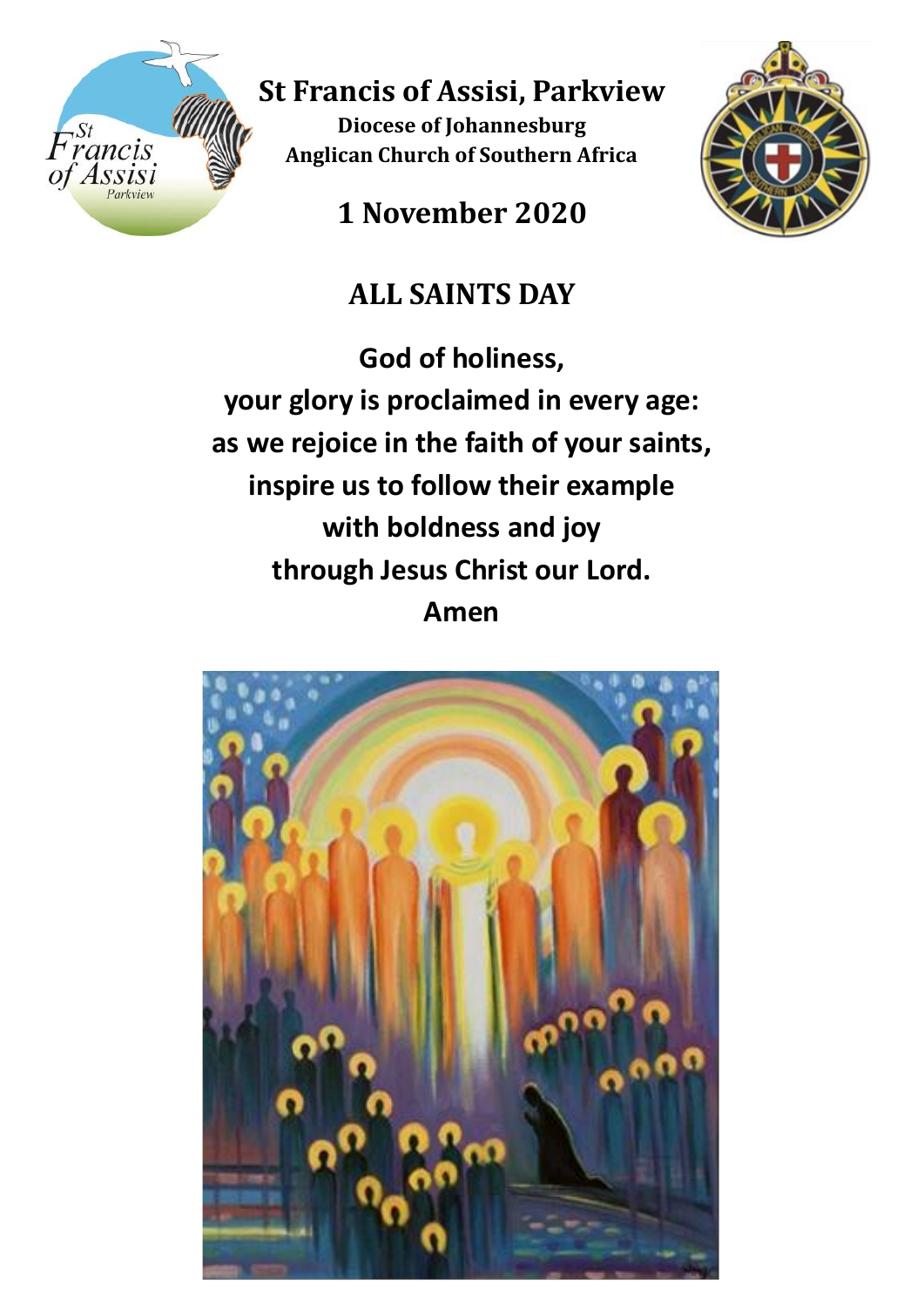#### **READINGS FOR TODAY: ALL SAINTS**

Revelation 7:9-17 Psalm 34:1-10,22 1 John 3:1-3 Matthew 5:1-12

# **THE PRAYERS OF THE CHURCH**

#### **PRAYERS FOR THE CHURCH**

Pray for the **Church of the Province of West Africa** and **The Most Revd Dr Jonathan Bau-Bau Bonaparte Hart -** Primate & Metropolitan, Church of the Province of West Africa, Archbishop of the Internal province of West Africa and Bishop of Liberia. We pray for **Steve our Bishop** and our Diocese, for **Thabo our Metropolitan** and the Anglican Church of Southern Africa, for **Justin of Canterbury**, the Anglican Communion, and all Christians in the world.

## **PRAYER FOR THE WORLD**

We pray for all academic institutions, from Early Childhood Development Centres to Universities, that, as they draw this year to a close and prepare for 2021, they may be able to provide the best possible education in these strained circumstances. We pray especially for those who are writing exams that in this time of challenge they find peace in God, and that it may be a time of clarity of thought, well-focused minds and responsibly managed time. Amen.

## **PRAYERS FOR PARISHIONERS:**

**Birthdays: Monday 2:** Susan Alexander **Tuesday 3:** Cherry Owens **Wednesday 4:** John Alexander; Mike Honnet **Friday 6:** Michael Kamps **Saturday 7:** Gemma Miller **Families to be prayed for this week:** John and Joan STUART; Thando THABETHE; Charles and Lesley THATCHER; Lerato TOBIA; Alexandra and Bronwyn TUCKER **Wedding Anniversaries: Sunday 1:** Gavin and Colleen Gordon **Wednesday 4**: Bruce and

Colette Patience

**Prayers for those in need of prayer:** John Alexander; Susan Alexander; Felicity Bailey; Isaac Bergover; Melanie Deysel and family; Lucille Evans; Jane Hlela; June Impey; Irid Johnson; Wendy McConnell; Malcolm McDonald; the Mgeyane family; Reginė Ndlibu; the Nelson Family; Alicia Siyasiya; Merle Spratt and family; Gerald Strever; Amanda van Ryneveld; Selwyn Wyngaard and for **those who have long-term needs:** Pat Cawthorn; Maria Frahm-Arp; Marilyn Gianadda; Joyce Halse; Elzett Mufamadi; Thandazo Ndlovu; Van Rooyen family; Wendy Price

**Years mind:** Raymond Langton; Jack Roland du Toit; Dean Carman; Lucy du Toit

# **What are All Souls and All Saints Days?**

All Saints' Day and All Souls' Day have been observed for much of the Church's history. On All Saints' Day we remember all those who have been officially named as Saints by the church - like St Peter, St Paul, St Francis - and the countless number of Christians who have gone before us.

Then on All Souls' Day (the following day) we remember 'The Faithful Departed'. This is a family-oriented day when we commemorate loved ones who have passed. Today we remember them in the reading of their names and the lighting of candles and remind ourselves that they are still part of us, and that beyond our horizons, beyond our boundaries, beyond our understanding, they are held in God's embrace.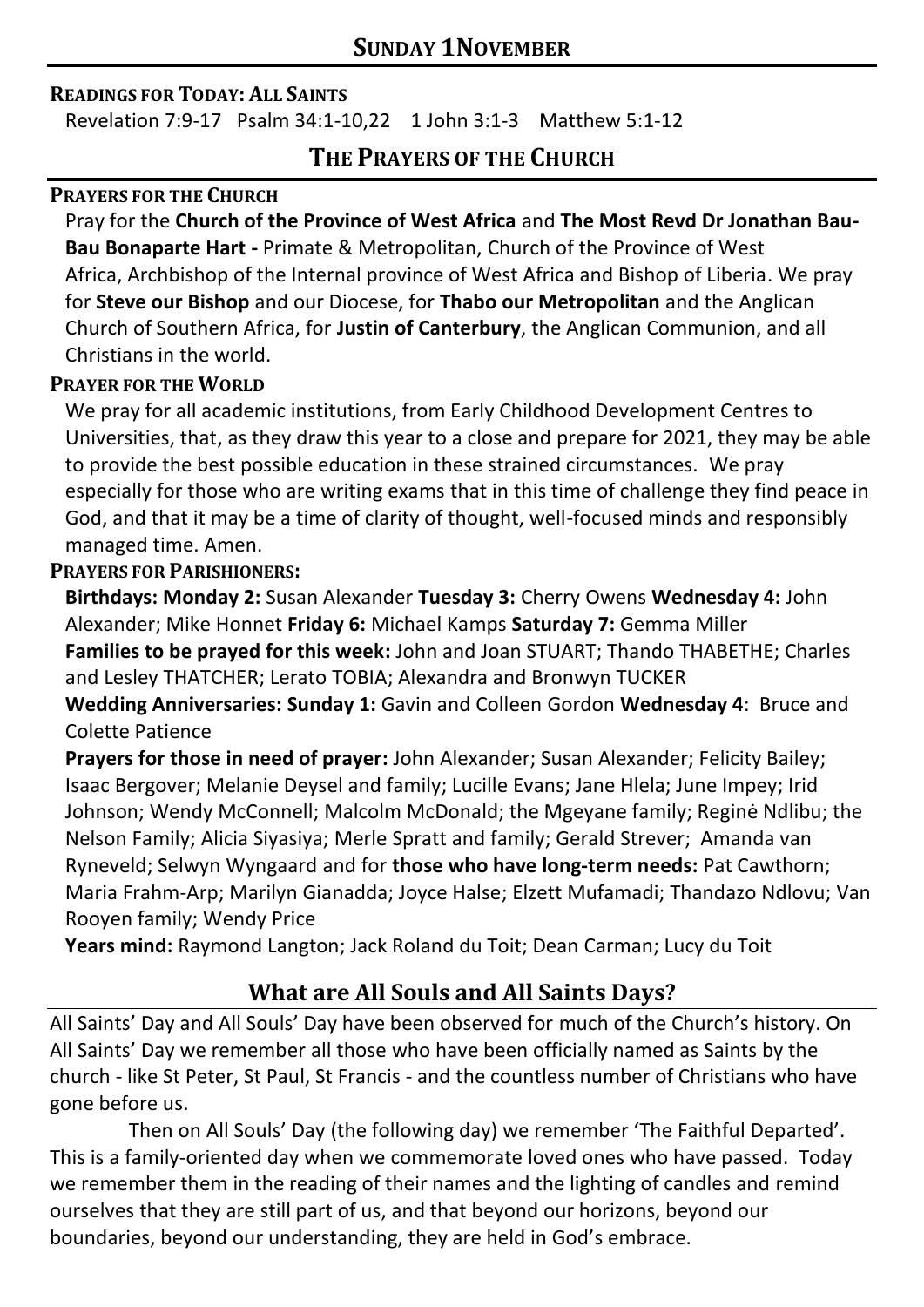# **2021 PLANNING MEETING – 21 NOVEMBER, 8:30-11:00 AM**

Please diarize this event. It is important that as many people as possible participate in this significant process. Join Zoom Meeting:

<https://us02web.zoom.us/j/89116792553?pwd=SW5IUWJKUVNHZkhlRkJSdXl5aWNlZz09>

## **COME AND HELP AT OUR SUNDAY SERVICE**

We need help to run our 8:30 service: two Welcomers (to welcome, take temperatures and help seat), one to do PowerPoint and two to be trained to film and broadcast our YouTube services.

# **OUR WEEKLY RHYTHM The Church Office will is open on Tuesday, Thursday, and Friday 9:00am-1:00pm**

| Wednesday | <b>Diana's Reflections</b>                                       |
|-----------|------------------------------------------------------------------|
| Thursday  | 9:00 am Study Group                                              |
|           | 10:00 am Knitting Group                                          |
| Friday    | 7:00 am Eucharist on Zoom                                        |
|           | https://us02web.zoom.us/j/87859747270                            |
| Friday    | 4:00 pm & 6:00 pm Youth meet on Zoom                             |
| Sunday    | 8:30 am Church Unusual – Live on YouTube and at St Francis       |
|           | https://www.youtube.com/channel/UCt35PbtR_ZhmeLxXjQ3EIBg         |
| Sunday    | 12:00 Confirmation Class on Zoom                                 |
| Monthly   | Meditation every 4 <sup>th</sup> Saturday of the month at 8:30am |

# **THE FOOD KITCHEN OPERATES ON SATURDAYS AND SUNDAYS AT 12 NOON**

At 12:00 noon on Saturdays and Sundays we serve lunch via the Roscommon Gate. People will receive the food from the tea hatch into the garden and enjoy it on the lawn as. If you would like to join the gang of food providers and servers, please phone Esther Malia on 074 324 5482 or Bart Cox at 0837551656.

## **We need volunteers to assist with the serving of food please.**

## **SUNDAY OFFERINGS UNUSUAL**

If you can continue making your Sunday collection, please make an EFT to: Standard Bank. Acc: Parkview St Francis. Acc no: 000496502. Ref: Collection

## **ST FRANCIS RELIEF FUND**

Thank you to all who have made contributions to the Parish Support Fund. Please consider continuing to do so. We welcome this opportunity to take care of members of our family who are in need and are pleased to tell you that several members of the congregation have been helped in these difficult times. Please contact the clergy or churchwardens if you wish to receive support. Your request will be treated in utmost confidence and be assessed by the Rector and Churchwardens. We are pleased to announce that thus far R76,000 has been donated to the Fund of which of which R45,000 has either been distributed or committed for future monthly payments. Thank you to all those who have contributed so generously.